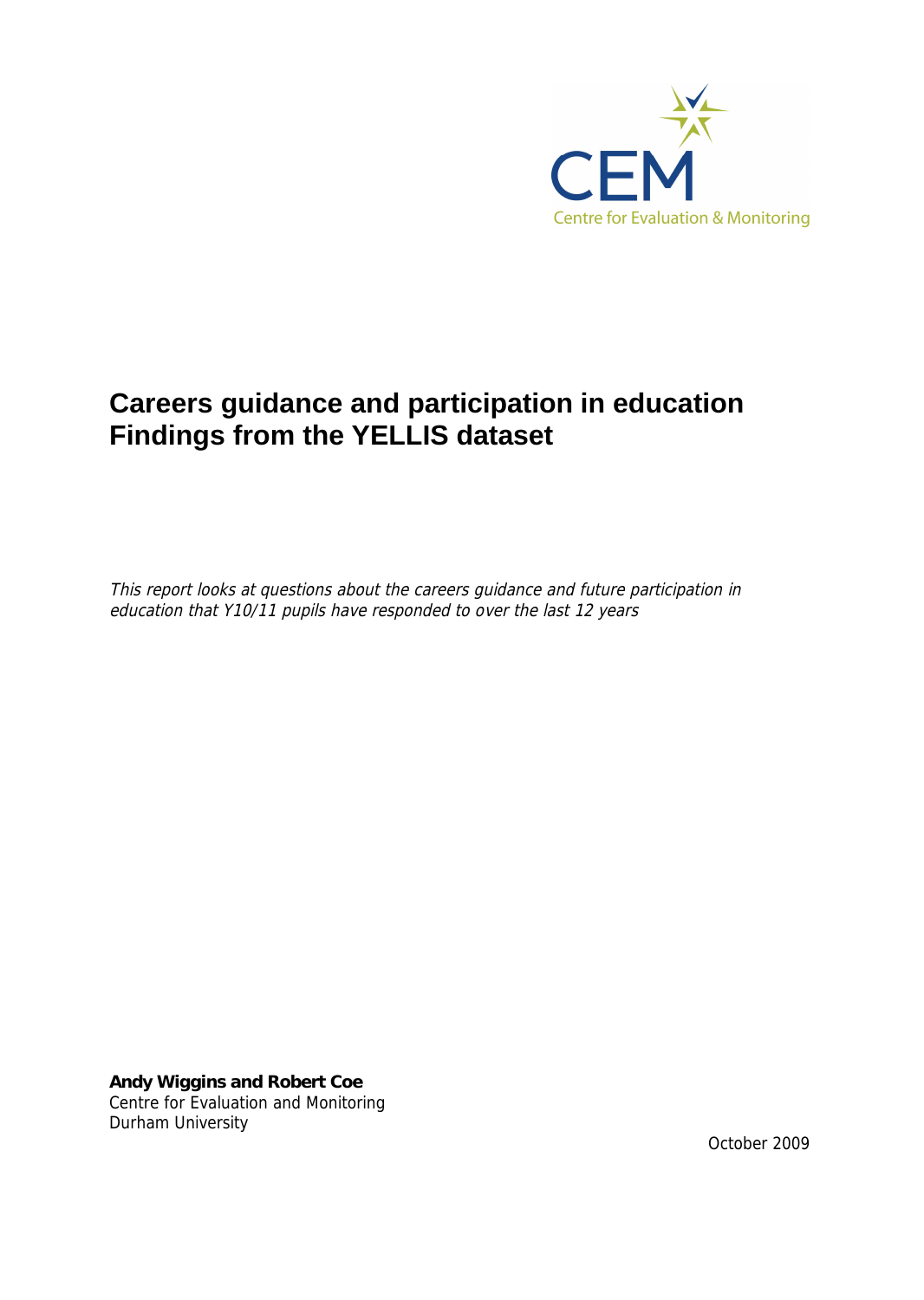## *Introduction*

The Centre for Evaluation and Monitoring (CEM) at Durham University has been providing schools with educational monitoring and assessment systems for the last 25 years. Currently about 6500 schools in the UK use one or more of the systems with children aged 4 to 18 years. Besides assessing educational performance there are options to measure softer attitudinal and behavioural factors. The data used in this report are from YELLIS (**Ye**ar **11 I**nformation **S**ystem, see [www.yellisproject.org\)](http://www.yellisproject.org/) Students' Perceptions questionnaire taken by children in Y10/11.

This analysis looks at the responses across the datasets as a whole and does not look in detail at any regional, school or student level differences or influences. It is therefore reasonable to draw national level conclusions, although there may be important differences at a lower level which could be explored and further considered.

Table 1 shows the number of schools and the number of students overall who completed the questionnaires each year.

| Year | <b>T. INCOPOLIJE TUILS</b><br>Number of<br><b>Schools</b> | <b>Number of</b><br><b>Students</b> |
|------|-----------------------------------------------------------|-------------------------------------|
| 1997 | 131                                                       | 21,004                              |
| 1998 | 185                                                       | 29,905                              |
| 1999 | 277                                                       | 42,356                              |
| 2000 | 326                                                       | 45,599                              |
| 2001 | 298                                                       | 42,886                              |
| 2002 | 276                                                       | 39,755                              |
| 2003 | 267                                                       | 39,829                              |
| 2004 | 262                                                       | 38,928                              |
| 2005 | 195                                                       | 28,250                              |
| 2006 | 179                                                       | 27,352                              |
| 2007 | 161                                                       | 23,934                              |
| 2008 | 136                                                       | 18,858                              |

**Table 1**: Response rates

We have not conducted specific tests of the representativeness of this sample, so it is possible there could be some degree of bias in the responses. However, when we have analysed the representativeness of the YELLIS sample in the past<sup>1</sup> we have found its characteristics to be extremely close to the national picture for England on a wide range of variables. Moreover, given the large number of schools and pupils in the sample, their spread across regions and local authorities and the extent of continuity of schools'

<sup>&</sup>lt;sup>1</sup> See for example, Telhaj, S., Hutton, D., Davies, P., Adnett, N., and Coe, R. (2004) 'Competition Within Schools: Representativeness of Yellis Sample Schools in a Study of Subject Enrolment of 14-16 Year Olds'. Institute for Education Policy Research, Staffordshire University, Working paper 2004/11 http://www.staffs.ac.uk/schools/business/iepr/docs/Working-paper11.doc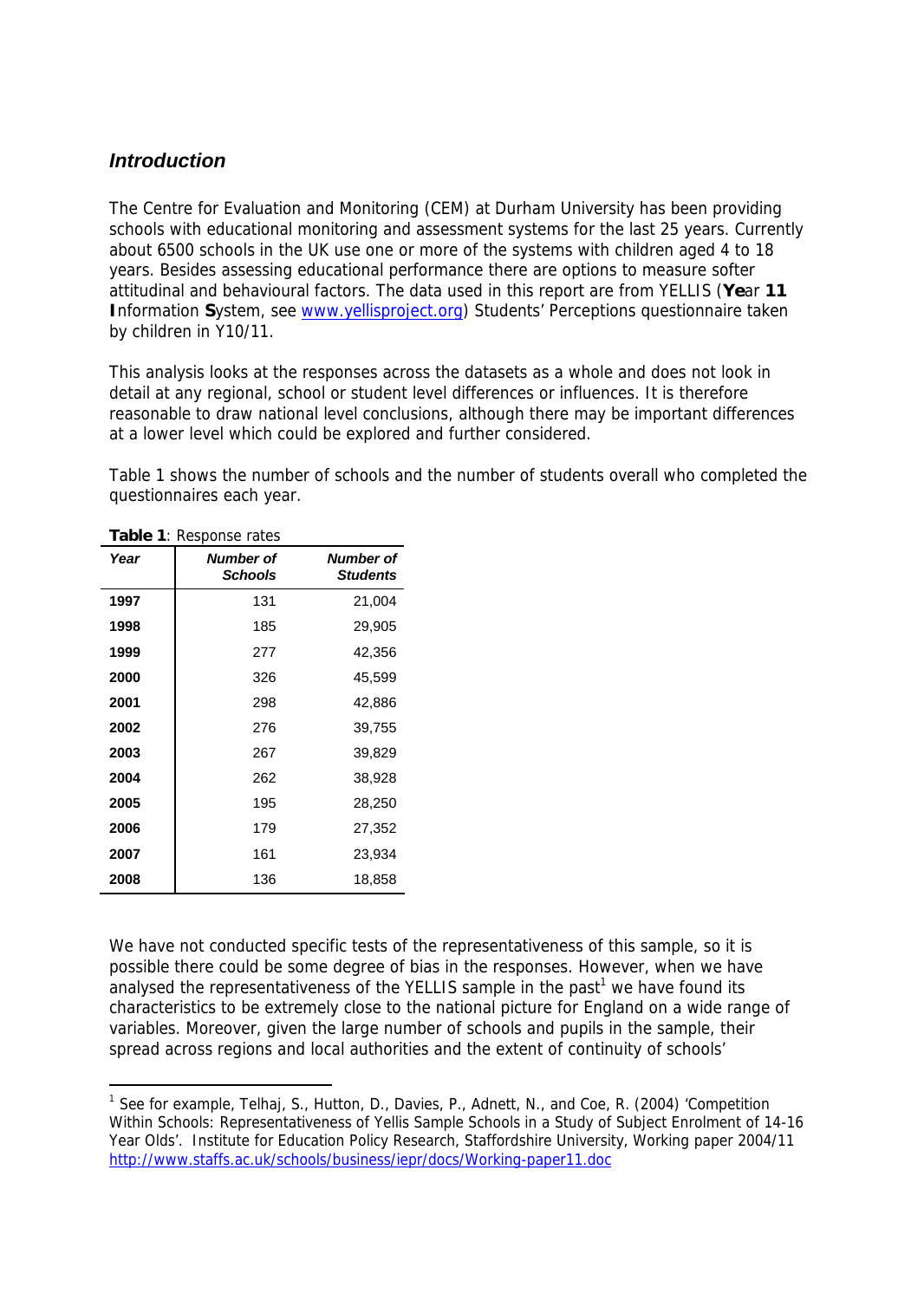participation over several years, it seems likely that the percentages quoted in this report will be reasonably close to what would be found in the country as a whole, and therefore representative of the national trends.

Table 2 shows the detailed questions and wider context within which they were asked. They are taken from the YELLIS extension assessment booklet which contains other questions not reported here.

|    | <b>Question</b>                                                                                                 | <b>Response options</b>                                                     | <b>Reported Response</b> |
|----|-----------------------------------------------------------------------------------------------------------------|-----------------------------------------------------------------------------|--------------------------|
| 1  | Have you had a Career Action Plan meeting with a<br>Careers officer / Connexions Advisor in this school<br>year | Yes / No                                                                    | Yes                      |
| 2  | Approximately how many days of work experience<br>have you had?                                                 | None, 1, 2-5, 6-10, More<br>than 10                                         | More than 5              |
| 3  | Approximately how many careers visits have you<br>had?                                                          | None, 1, 2-5, 6-10, More<br>than 10                                         | More than 1              |
| 4  | Approximately how many visits to Universities have<br>you had                                                   | None, 1, 2-5, 6-10, More<br>than 10                                         | More than 1              |
|    | How much have you learned about careers<br>from(Q5-13)                                                          | Not applicable, Nothing, Not<br>sure, A little, Some, A lot                 | Some, A lot              |
| 5  | Careers advisor / teacher personal interview                                                                    | $\epsilon$                                                                  | $\pmb{\epsilon}$         |
| 6  | Careers advisor / teacher giving talks                                                                          | $\pmb{\cdots}$                                                              | $^{(1)}$                 |
| 7  | Other People giving talks                                                                                       | $^{1}$                                                                      | $^{1}$                   |
| 8  | Careers Leaflets                                                                                                | $^{11}$                                                                     | $^{(1)}$                 |
| 9  | Visit(s) to Careers Library                                                                                     | $\pmb{\cdots}$                                                              | $\epsilon$               |
| 10 | Older friends                                                                                                   | $^{11}$                                                                     | $^{1}$                   |
| 11 | Parents/Guardians                                                                                               | $\pmb{\cdots}$                                                              | $^{(1)}$                 |
| 12 | Other family members                                                                                            | $\epsilon$                                                                  | $\epsilon$               |
| 13 | Work experience                                                                                                 | $\pmb{\cdots}$                                                              | $\pmb{\cdots}$           |
|    | Which of the following would make it more likely<br>that you would continue in education after<br>Y11(Q14-20)   | Not at all helpful, Not very<br>Helpful, Not sure, Helpful,<br>Very Helpful | Helpful, very helpful    |
| 14 | Good exams                                                                                                      | $^{11}$                                                                     | $\pmb{\cdots}$           |
| 15 | Better teaching                                                                                                 | $\pmb{\cdots}$                                                              | $\pmb{\cdots}$           |
| 16 | More encouragement from parents                                                                                 |                                                                             |                          |
| 17 | Knowing college/university students                                                                             |                                                                             |                          |
| 18 | More personal interviews with careers<br>Advisor                                                                | $\pmb{\cdots}$                                                              | $\pmb{\epsilon}$         |
| 19 | Visiting Universities                                                                                           | $^{11}$                                                                     | $^{(1)}$                 |
| 20 | Having a university student tutor                                                                               | $\pmb{\cdots}$                                                              | $\pmb{\epsilon}$         |

**Table 2**: Detailed questions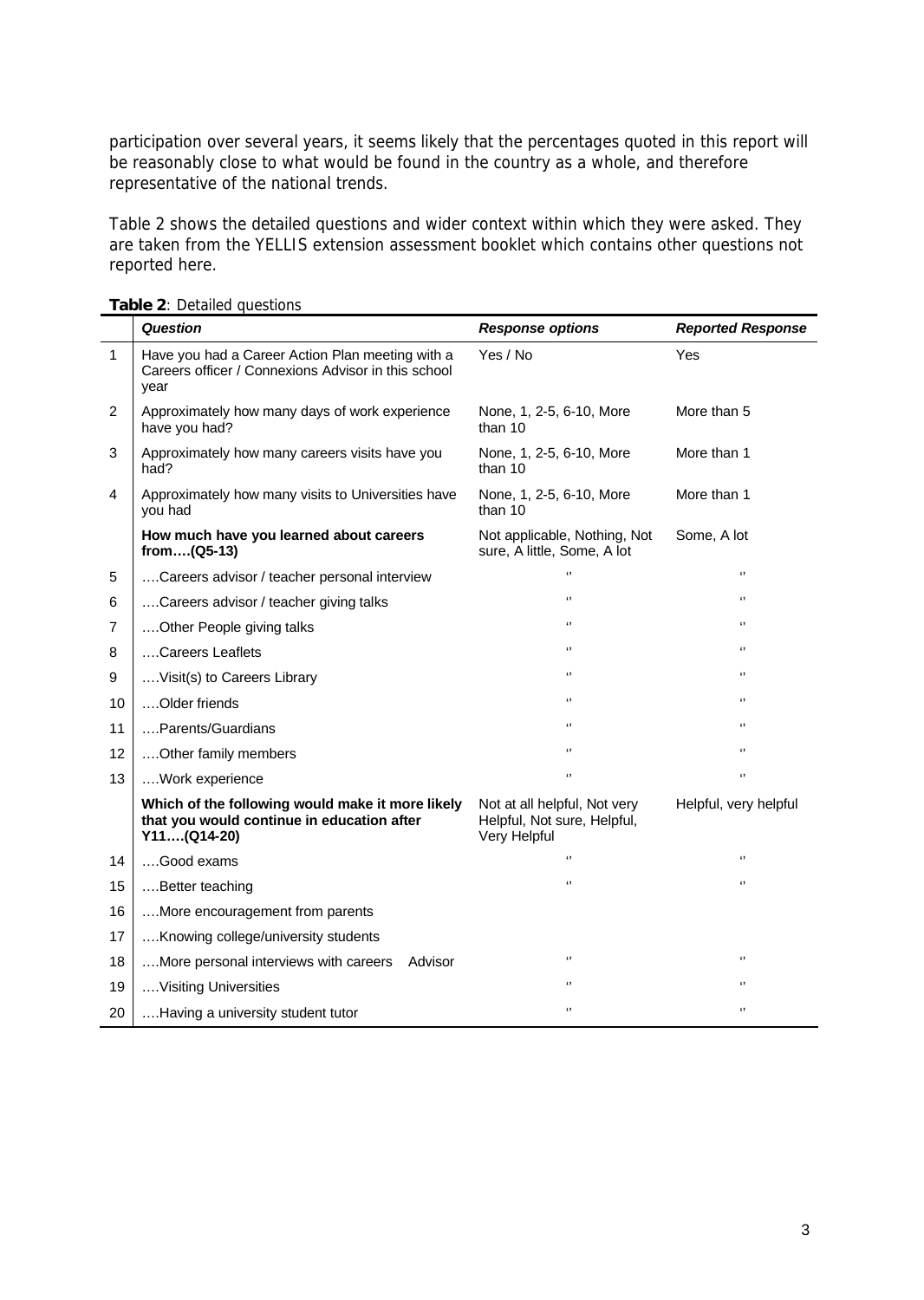For this analysis we looked at the questions in three main groupings which reflect the spirit and context of the detailed questions:

- Help and support for careers and future learning
- Sources and value of advice and support
- Factors that encourage progress and participation in education

## *Help and support for careers and future learning*

The findings, Table 3 and Figure 1, do not present a very good picture. Whilst the number of university visits has increased with only 11% saying they had visited a university in 1997, rising to 23% in 2008 – this would still seem to be a rather small number. And looking at the three other areas of formal support considered here, these have substantially declined over the 12 year period.

| able 5. Support received                               |      |      |      |      |     |      |      |      |     |      |      |      |
|--------------------------------------------------------|------|------|------|------|-----|------|------|------|-----|------|------|------|
| <b>Support received for</b><br>careers / future advice |      |      |      |      |     |      |      |      |     |      |      |      |
|                                                        | 1997 | 1998 | 1999 | 2000 | 200 | 2002 | 2003 | 2004 | 200 | 3006 | 2007 | 2008 |
| <b>Career Action Plan meeting</b><br>this school year  | 85   | 82   | 81   | 61   | 60  | 58   | 56   | 55   | 51  | 54   | 55   | 55   |
| More than five days of work<br>experience              | 69   | 73   | 71   | 71   | 65  | 64   | 65   | 65   | 61  | 55   | 59   | 51   |
| At least one careers visit                             | 54   | 55   | 58   | 55   | 51  | 50   | 47   | 48   | 47  | 47   | 49   | 47   |
| At least one University visit                          | 11   | 12   | 13   | 13   | 15  | 16   | 18   | 20   | 21  | 22   | 23   | 23   |

**Table 3: Support received**

In 1997 85% of the students said they had had a formal Career Action Plan meeting with a careers advisor or teacher, however by 2008 this had steadily declined, with only 55% reporting such a meeting. Assuming this is an across the board reduction, this would particularly affect students from more disadvantaged backgrounds who will not have some of the family connections available to their more privileged counterparts.

In a similar way, the reduction in career visits and work experience lasting more than 5 days must reduce the source of ideas and inspiration about what they could do, and importantly beginning to build an understanding of what is involved in particular careers and fields of work.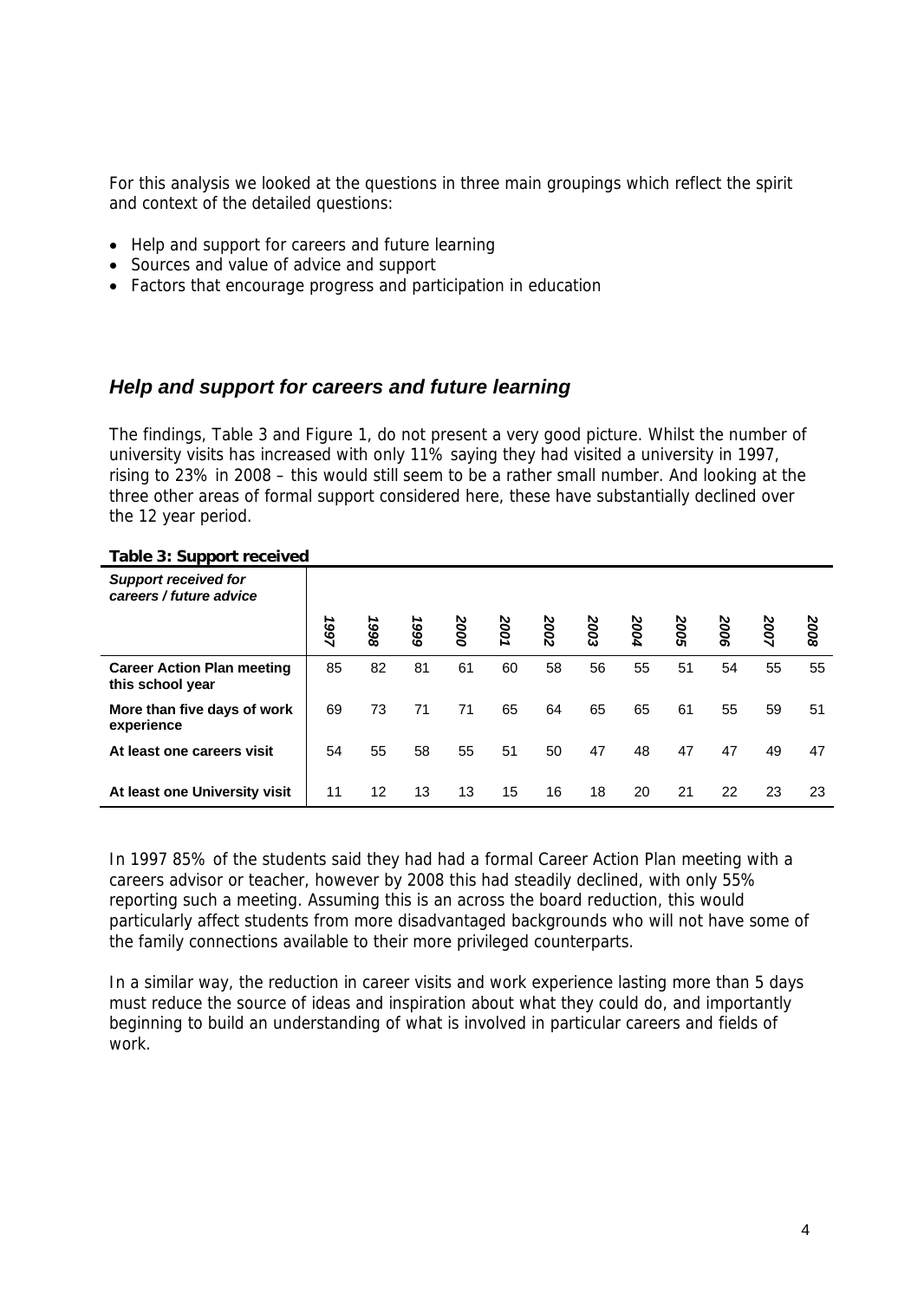

**Figure 1: Support received**

# *Sources and value of advice and support*

The overwhelming message in this section, Table 4 and Figure 2, is a reduction in the impact of the formal sources of information – eg. careers advisors / teachers and the move towards informal sources, such as, family and friends. Again disadvantaged students must be further disadvantaged by this. For instance they are less likely to have parents who have been to university and can help and advise on what can be a daunting and complicated process.

| Sources and value of careers /<br>future advice |      |      |          |      |      |      |      |      |      |      |      |      |
|-------------------------------------------------|------|------|----------|------|------|------|------|------|------|------|------|------|
|                                                 | 1997 | 8661 | ∸<br>666 | 2000 | 2001 | 2002 | 2003 | 2004 | 2005 | 2006 | 2007 | 2008 |
| Careers advisor / teacher<br>personal interview | 49   | 46   | 46       | 37   | 36   | 35   | 32   | 27   | 25   | 26   | 27   | 25   |
| Careers advisor / teacher<br>giving talks       | 45   | 42   | 42       | 39   | 37   | 37   | 34   | 27   | 26   | 25   | 24   | 22   |
| <b>Other People giving talks</b>                | 39   | 38   | 38       | 38   | 37   | 36   | 35   | 33   | 32   | 33   | 32   | 32   |
| <b>Careers Leaflets</b>                         | 44   | 42   | 41       | 40   | 38   | 37   | 34   | 33   | 31   | 29   | 27   | 25   |
| Visit(s) to Careers Library                     | 28   | 26   | 25       | 22   | 21   | 19   | 17   | 14   | 12   | 11   | 9    | 8    |
| <b>Older friends</b>                            | 48   | 48   | 49       | 48   | 48   | 49   | 46   | 46   | 45   | 45   | 45   | 46   |
| <b>Parents/Guardians</b>                        | 60   | 61   | 63       | 63   | 63   | 64   | 64   | 62   | 63   | 64   | 64   | 65   |
| Other family members                            | 52   | 52   | 54       | 54   | 55   | 56   | 56   | 55   | 55   | 57   | 57   | 59   |
| <b>Work experience</b>                          | 64   | 64   | 64       | 61   | 59   | 58   | 56   | 53   | 52   | 51   | 51   | 49   |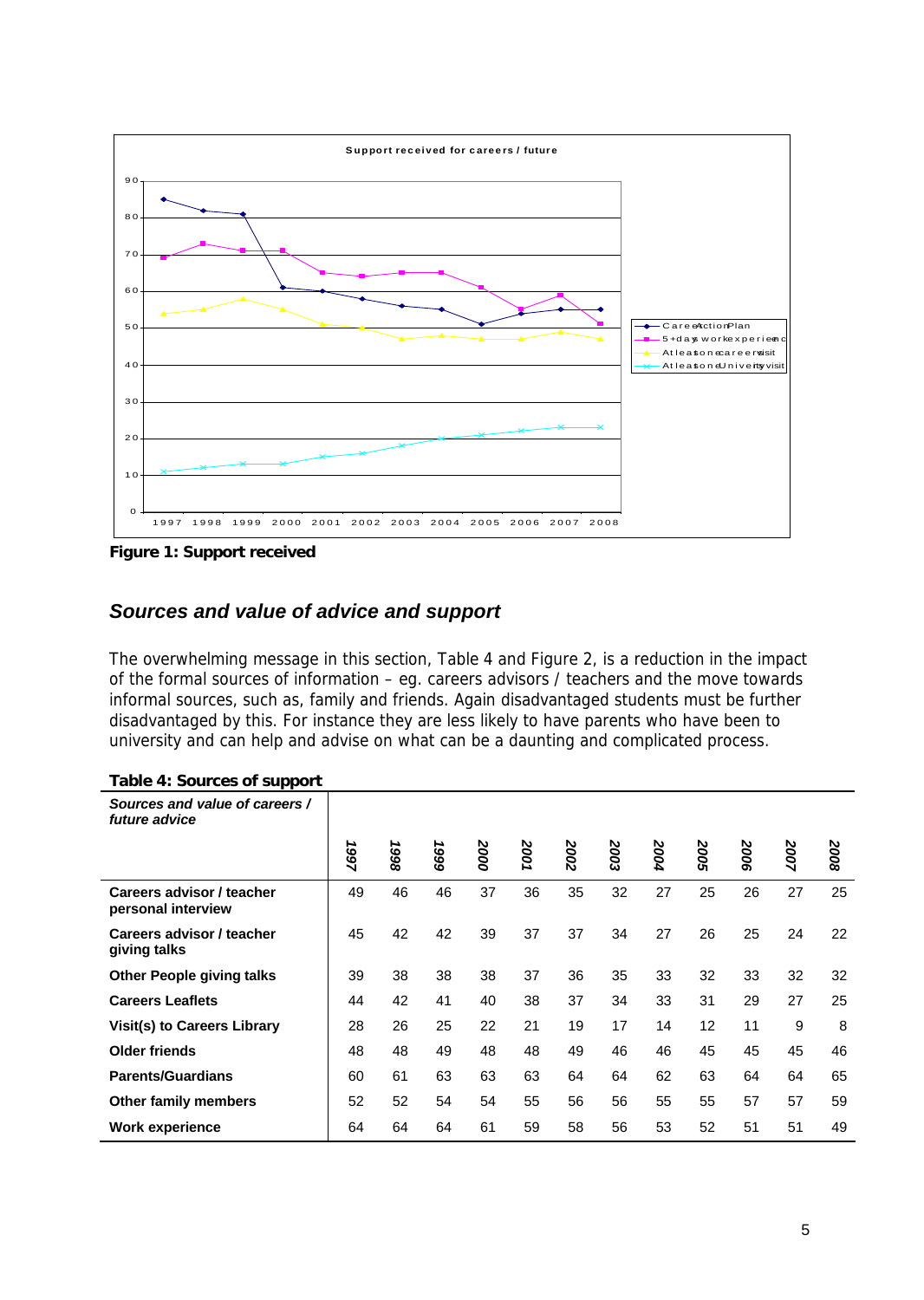More specifically, the number of students saying they learned 'some' or 'a lot' from career advisors / teachers reduced from 49% in 1997 to 25% in 2008. Likewise the number of career talks, both from the professional advisors / teachers and other people substantially reduced (45% to 22%, and 39% to 32% respectively). The value of careers leaflets and careers libraries also reduced, with a reduction from 44% and 28% in 1997 to 25% and 8% in 2008. Work experience too was considered less important a source of advice in 2008 rather than 1997 (64% to 49%).

Whilst parents have always been an important source of advice this increased from 60% to 65% in 2008. Other family members too became more important sources of advice during this period, up from 52% in 1997 to 59% in 2008. And whilst it may well be the case that electronic sources have supplemented some of the advice, this last point (advice from parents and families) would suggest that the students still do want personal one to one advice. Moreover, for the reasons already alluded to, this will probably be particularly relevant for disadvantaged students.



**Figure 2: Sources of support**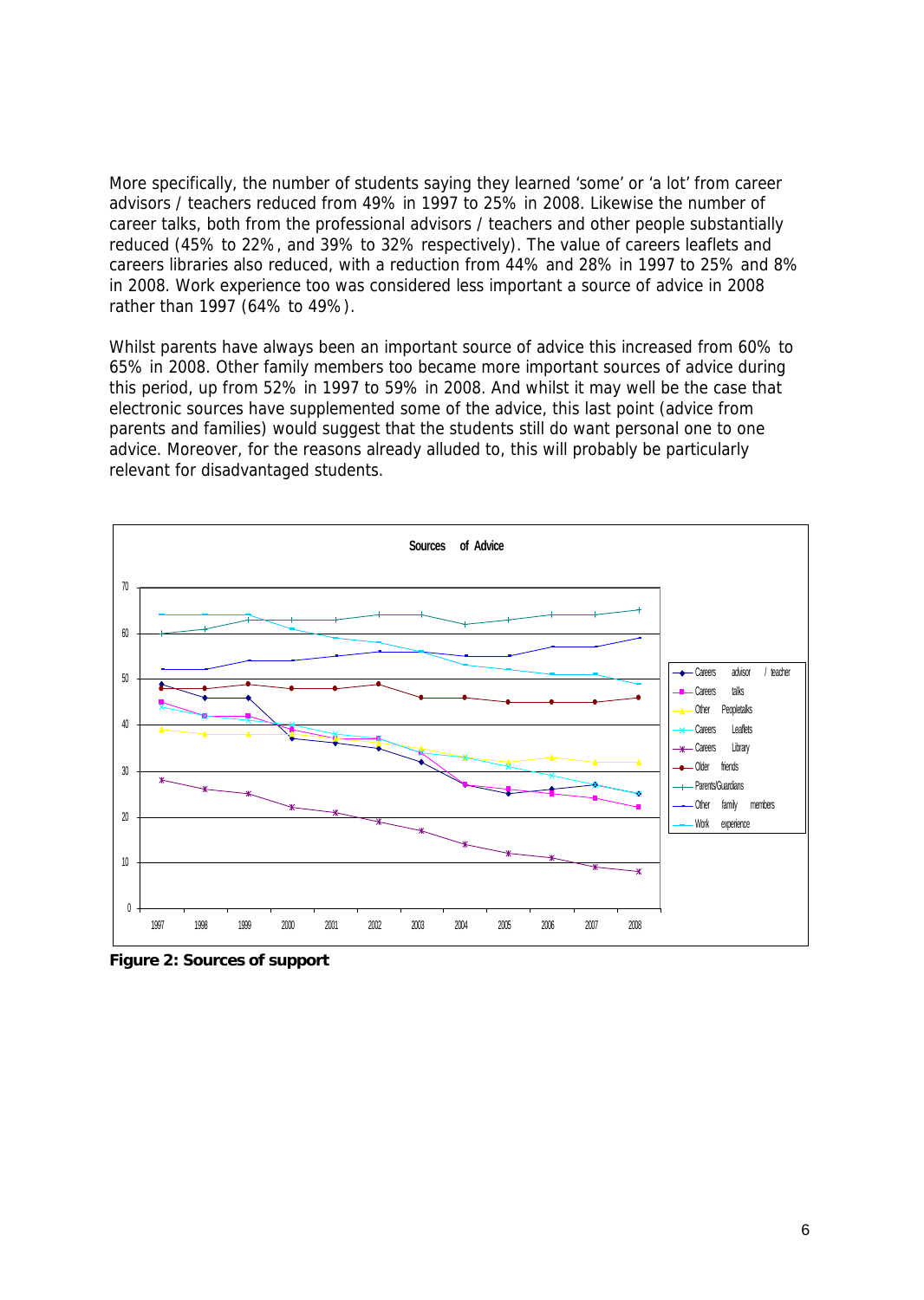#### *Factors that encourage progress and participation*

The clear conclusion from this section, Table 5 and Figure 3, is that students are aware of what is needed to progress in education, with good teaching and exam results being the most highly rated factors. This view strengthened over the 12 year period, with 68% rating better teaching as being an important factor in 1997, increasing to 74% in 2008. In a similar way getting good exam results was seen as important by 85% in 1997, and this increased to 87% in 2008.

| <b>Factors that encourage</b><br>participation in education |      |      |      |      |      |      |      |      |                 |      |      |      |
|-------------------------------------------------------------|------|------|------|------|------|------|------|------|-----------------|------|------|------|
|                                                             | 1997 | 8661 | 1999 | 2000 | 2001 | 2002 | 2003 | 2004 | N<br><b>SOO</b> | 2006 | 2007 | 2008 |
| Good exams                                                  | 85   | 85   | 86   | 86   | 87   | 87   | 87   | 86   | 85              | 86   | 86   | 87   |
| <b>Better teaching</b>                                      | 68   | 68   | 70   | 70   | 72   | 71   | 73   | 72   | 72              | 73   | 74   | 74   |
| More encouragement from<br>parents                          | 52   | 50   | 51   | 49   | 49   | 48   | 48   | 48   | 48              | 48   | 48   | 48   |
| Knowing college/university<br>students                      | 60   | 60   | 62   | 63   | 62   | 63   | 63   | 62   | 62              | 62   | 64   | 65   |
| More personal interviews with<br>careers Advisor            | 65   | 63   | 65   | 67   | 67   | 66   | 64   | 58   | 57              | 56   | 54   | 52   |
| <b>Visiting Universities</b>                                | 44   | 45   | 47   | 50   | 49   | 50   | 50   | 49   | 51              | 50   | 52   | 55   |
| Having a university student<br>tutor                        | 34   | 36   | 37   | 38   | 37   | 37   | 37   | 36   | 36              | 36   | 37   | 39   |

#### **Table 5: Encouraging participation in education**

However, there is an interesting finding with regard to parental encouragement, with this reducing from 52% in 1997 to 48% in 2008. A possible explanation is that the students see a greater need for good teaching and to achieve better exam results, and parents may not play such an important part in this aspect of their education.

Encouragingly from the point of view of widening participation initiatives, visiting universities, and having a university student as a tutor were highly rated and became more important over the 12 years. These increased from 44% and 34% in 1979 to 55% and 39% in 2008. Personally knowing university students also became more important, increasing from 60% to 65% over the 12 years. However, it would be reasonable to assume that the more disadvantaged students will not have such good contacts or access to someone who has been to university. Finally the perceived importance of careers advisors / teacher decreased from 65% in 1997 to 52% in 2008 – this may of course simply be a reflection of the fact that the input of careers advisors / teachers reduced over the 12 years.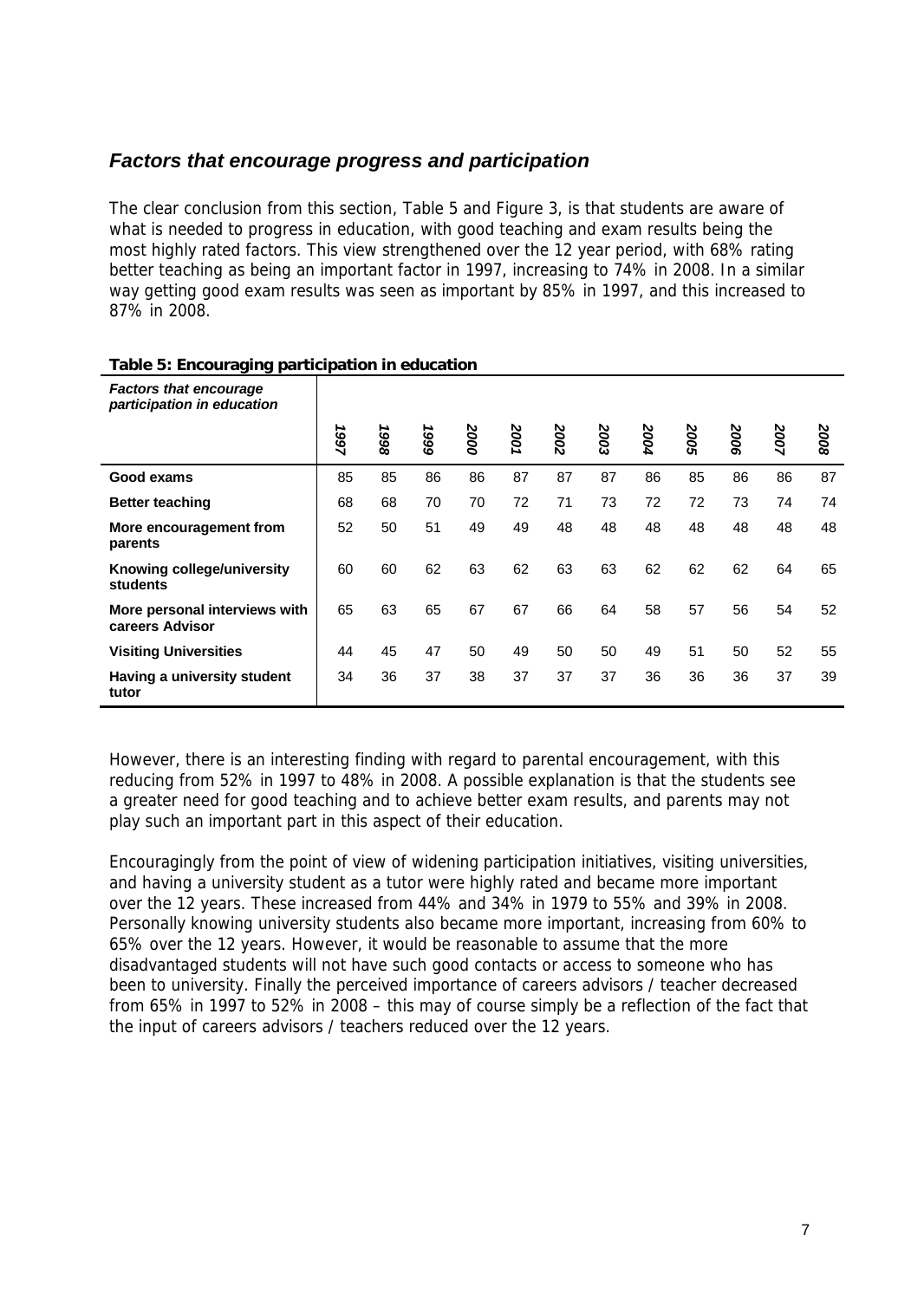

**Figure 3: Encouraging participation in education**

#### *Key messages - over the 12 year period for Y10/11 students*

**In terms of careers advice there has been…..** 

- a substantial reduction in the number of formal career action planning meetings
- fewer longer term  $(5 + \text{days})$  work experience opportunities
- fewer specific careers visits
- quite a substantial increase in university visits, but still only 23% in 2008 having had one or more visits.

**In terms of sources and value of support there has been…..**

- a substantial reduction in the impact / availability of specialist advice
- the value of parents and other family members has increased
- far fewer talks from specialist advisers
- a reduction in other outside people giving talks
- less value in careers leaflets and careers libraries<sup>2</sup>
- older friends have proved to be an important source of information throughout the 12 years
- a reduction in work experience as a source of help and advice

<sup>&</sup>lt;sup>2</sup> It can quite reasonably be argued that IT and computers will have replaced and improved some of these functions